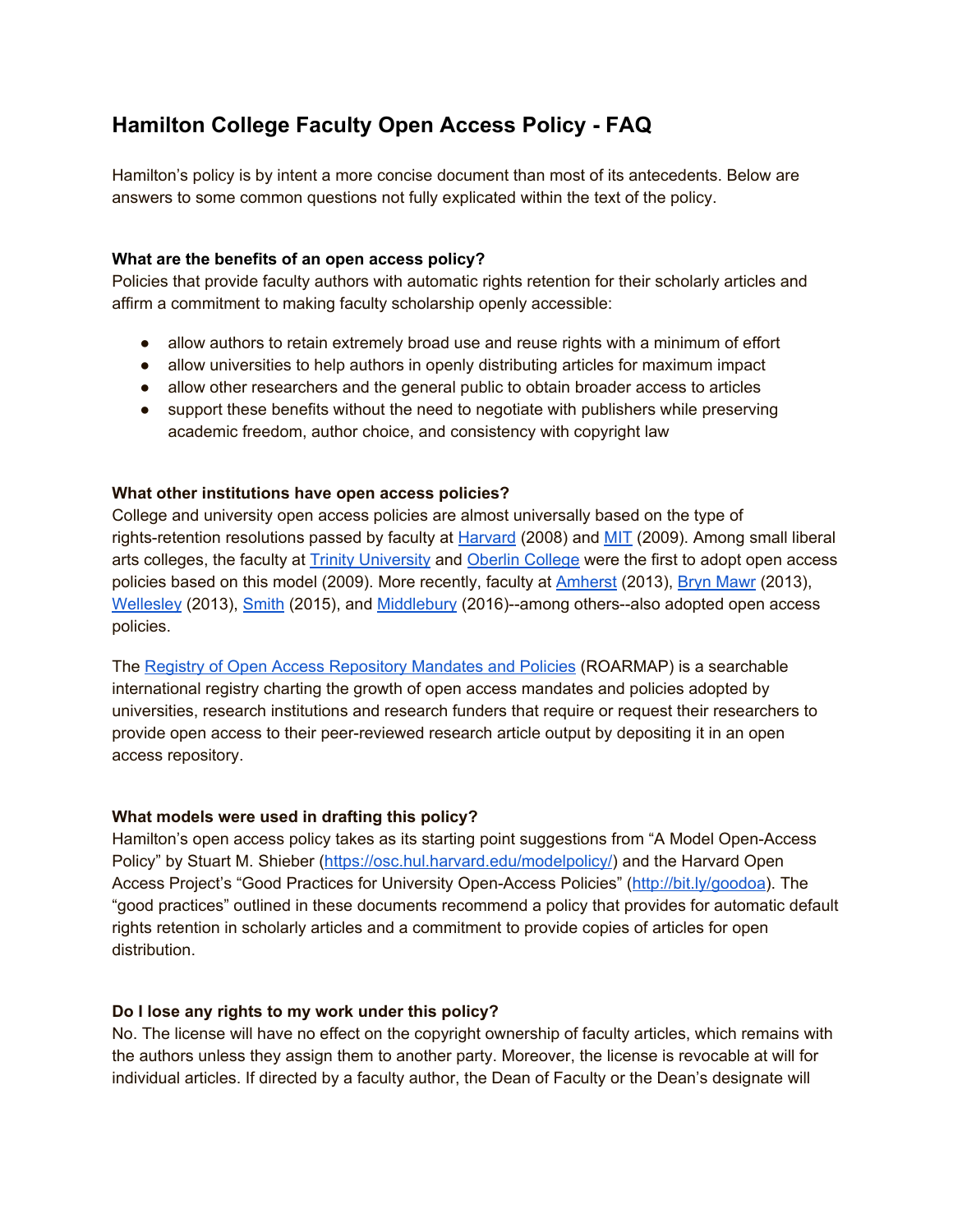automatically waive application of the license for a particular article or delay access to it for a specified period.

#### **What is the rationale for granting nonexclusive rights to the college?**

The primary purpose of this language is to preserve the rights of faculty authors. Section 205(e) of the Copyright Act of 1976 states that "a nonexclusive license, whether recorded or not, prevails over a conflicting transfer of copyright ownership" ([17 U.S.C. § 205\(e\)\)](http://codes.lp.findlaw.com/uscode/17/2/205). Establishing a transfer of rights from faculty members to the college (and back again) in advance of future publishing contracts provides a mechanism by which faculty authors can retain their copyrights and frees them from the need to negotiate with publishers.

#### **Does the policy require attaching an addendum to my contracts?**

An author addendum is not necessary, since the policy grants to Hamilton College all the rights required for making articles openly accessible prior to any contract being signed. Consequently, these rights do not need to be obtained from the publisher. However, it is recommended that faculty authors send to their publisher a letter that includes the college's open access policy along with their signed contract. This provides publishers with an opportunity to either alter the contract's language (in cases where the provisions of the contract may conflict with Hamilton's open access policy) or request the faculty author to obtain a waiver from the policy.

#### **What if my publisher objects to the open access policy's terms?**

Faculty members may at any time direct the college to provide a waiver from the open access license established by the policy. This document can be automatically generated using the online form for faculty article submissions and waivers.

#### **Do I need permission from my coauthors to share our work in the repository?**

Each coauthor has an equal right to exercise their copyright in joint works under U.S. law. Hamilton authors thus have no legal obligation to seek permission from their coauthors to make an article publicly available. However, Hamilton faculty always have the option to obtain a waiver from the license for an article solely at their discretion.

#### **What constitutes a scholarly article?**

An annotation from ["A Model Open-Access Policy"](https://osc.hul.harvard.edu/modelpolicy/) provides guidance on this point: "What constitutes a scholarly article is purposefully left vague. Clearly falling within the scope of the term are (using terms from the Budapest Open Access Initiative) articles that describe the fruits of scholars' research and that they give to the world for the sake of inquiry and knowledge without expectation of payment. Such articles are typically presented in peer-reviewed scholarly journals and conference proceedings. Clearly falling outside of the scope are a wide variety of other scholarly writings such as books and commissioned articles, as well as popular writings, fiction and poetry, and pedagogical materials (lecture notes, lecture videos, case studies)."